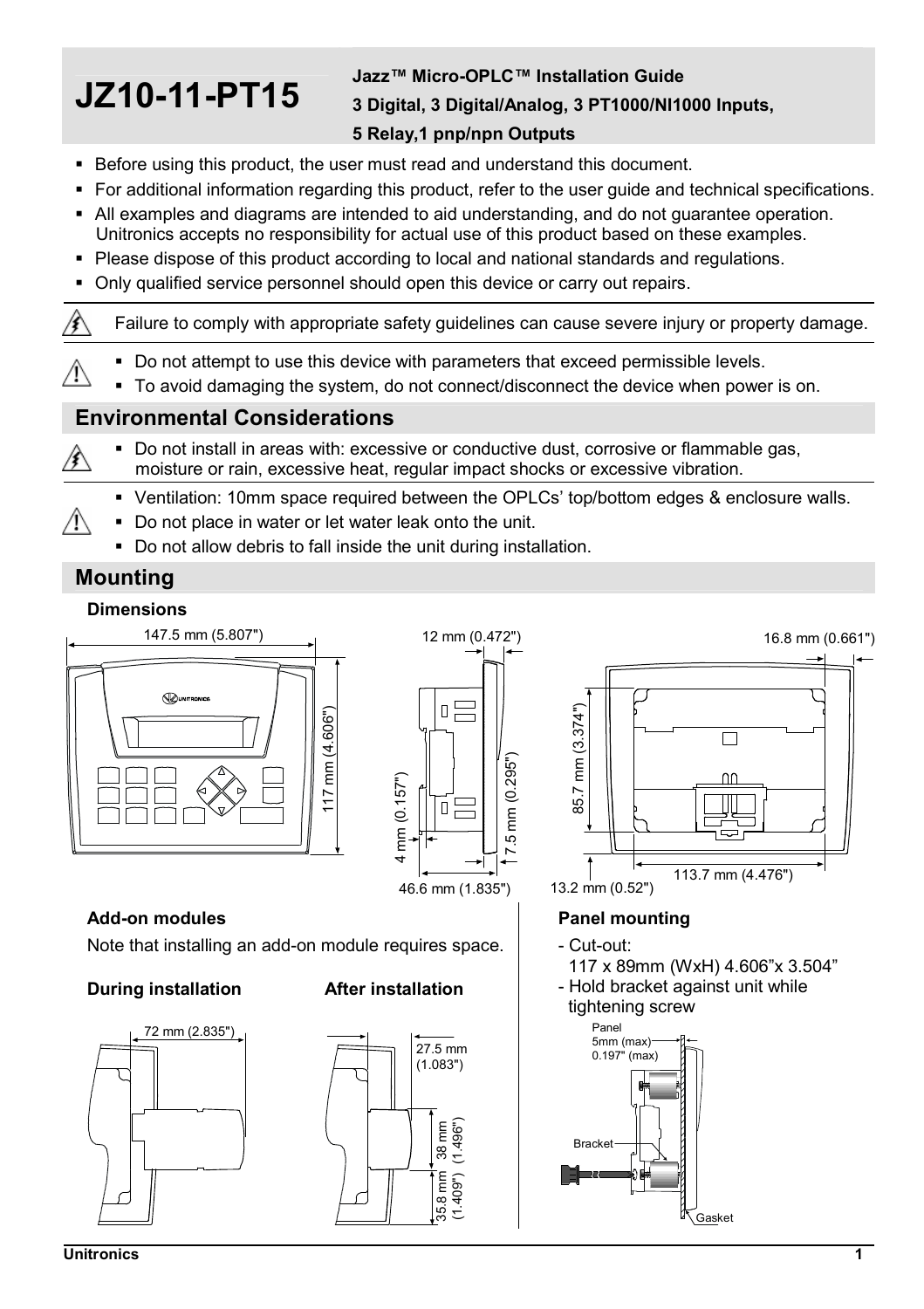# **DIN-rail mounting**



#### **Wiring**

**Note**: All diagrams are based on the rear view of the OPLC.

- Do not touch live wires.
	- Install an external circuit breaker. Guard against short-circuiting in external wiring.
	- Use appropriate circuit protection devices.
		- Unused pins should not be connected. Ignoring this directive may damage the device.
		- Double-check all wiring before turning on the power supply.
- To avoid damaging the wire, do not exceed a maximum torque of  $0.5$  N $\cdot$ m (5 kgf $\cdot$ cm).
- Do not use tin, solder, or any substance on stripped wire that might cause the wire strand to break.
- Install at maximum distance from high-voltage cables and power equipment.

Use crimp terminals for wiring; use 26-12 AWG wire (0.13 mm<sup>2</sup>-3.31 mm<sup>2</sup>).

- 1. Strip the wire to a length of 7±0.5mm (0.250–0.300 inches).
- 2. Unscrew the terminal to its widest position before inserting a wire.
- 3. Insert the wire completely into the terminal to ensure a proper connection.
- 4. Tighten enough to keep the wire from pulling free.
- Input or output cables should not be run through the same multi-core cable or share the same wire.
- Allow for voltage drop and noise interference with input lines used over an extended distance. Use wire that is properly sized for the load.
- The controller, I/O signals, and outputs' power supply must be connected to the same 0V signal.

#### **Inputs**

This model comprises a total of 9 inputs in 3 groups.

- 1. I0 I2 are digital inputs. They may be wired, in a group, as either npn or npn.
- 2. I3-I5 may be wired as either digital or analog inputs. These may be wired as:
	- npn digital inputs
	- pnp digital inputs
	- analog (voltage) inputs

In addition, any of these inputs may be wired as pnp, while others are wired as analog. However, if any input is wired as npn, the other may **not** be wired as analog.

3. PT0 - PT2 are PT1000/NI1000 2-wire inputs.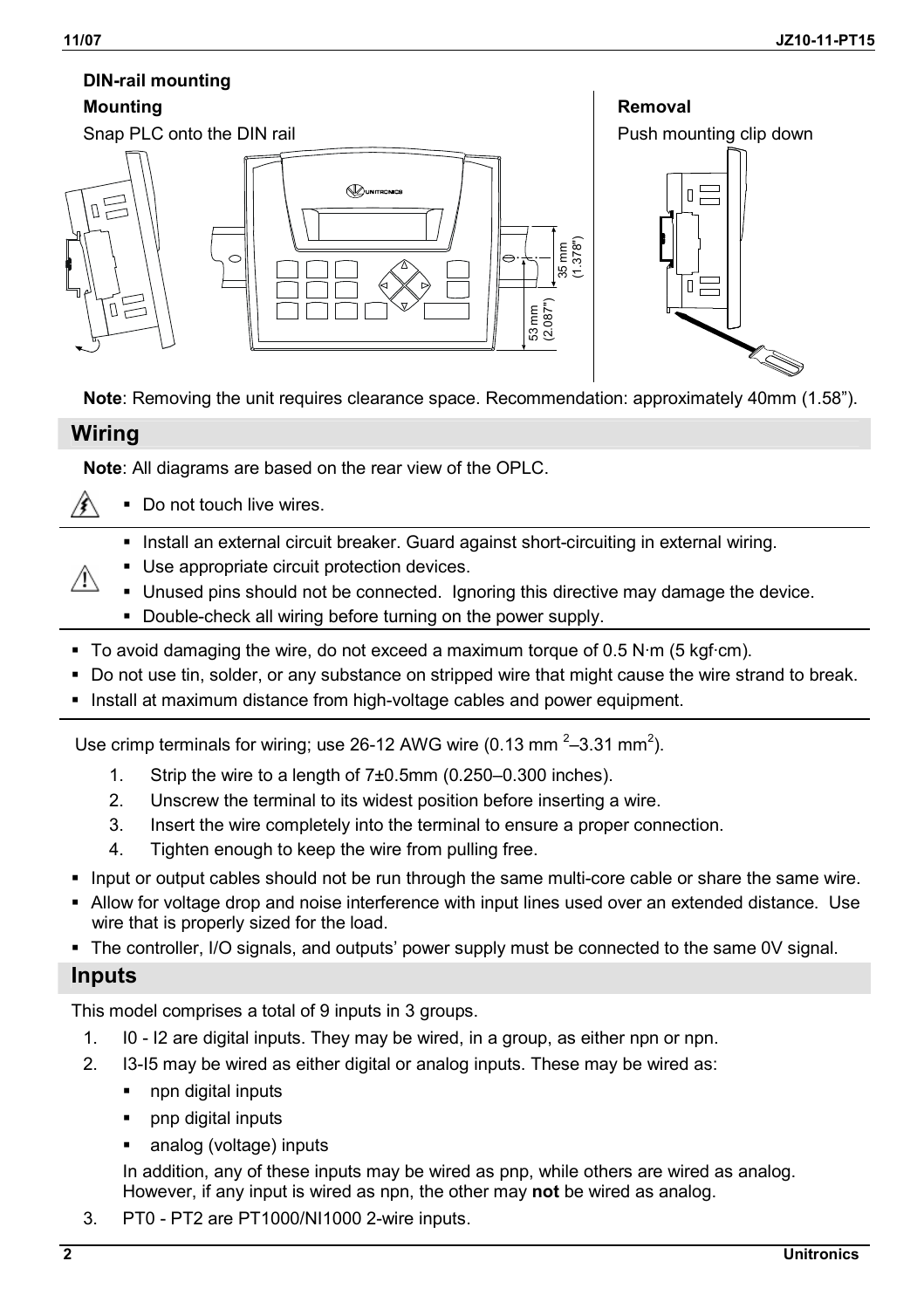## **Digital Inputs, Controller Power Supply**



Input wiring: I0-I2 pnp (source), I3-I5 npn (sink) 24VDC





# **Analog Inputs**



## **RTD Inputs**

PT1000/NI1000 Input wiring PT0, PT1, PT2 Note that inputs PT0-PT2 relate to the CM signal



#### **Earthing the Controller**

To maximize system performance, avoid electromagnetic interference by:

- Mounting the controller on a metal panel.
- Earthing the controller's power supply: connect one end of a 14 AWG wire to the chassis signal; connect the other end to the panel.

**Note: If possible, the wire used to earth the power supply should not exceed 10 cm in length. However, it is recommended to earth the controller in all cases.**